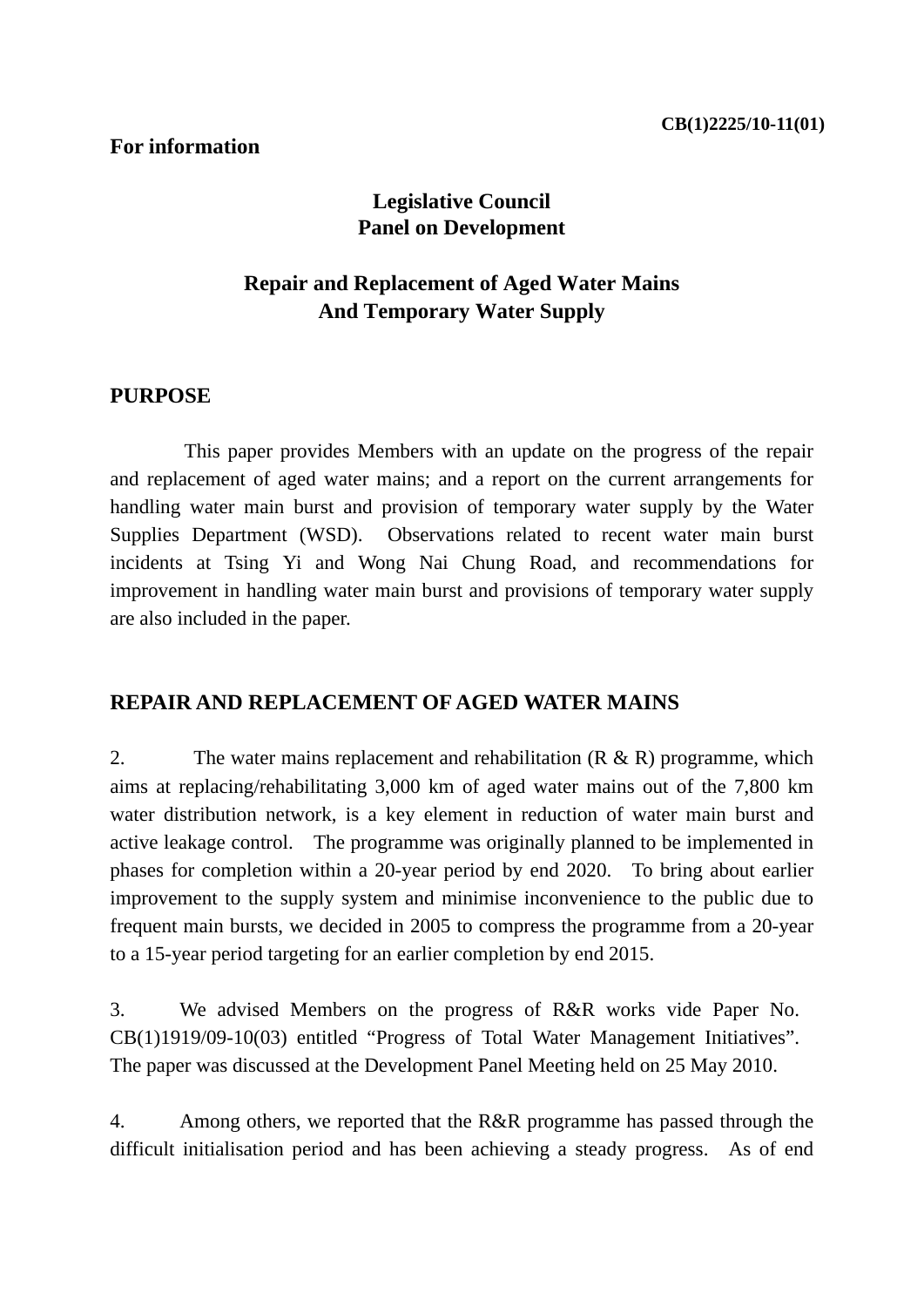April 2011, a total of 1,557 km of pipes has been replaced/rehabilitated under stages 1, 2 and 3 of the R&R programme.

5. Stage 4 Phase 1 R&R works has commenced as scheduled in March 2011. We plan to seek funding support for Stage 4 Phase 2 in November 2011 for commencement of the remaining R&R works such that completion of the whole R&R programme can be completed by end 2015 as scheduled.

6. In prioritizing the R&R works, we have considered the probability of failure of individual sections of water mains and the consequence of their failure. We have also established a procedure to investigate each water main burst case in details. If necessary, the concerned section of water mains will be injected into the R&R programme or re-prioritized under the programme to an earlier stage. This approach has provided good flexibility for us to promptly handle the repair/replacement of specific section of water mains which are found to be deteriorating faster than expected.

### **EFFORTS TO REDUCE MAIN BURST**

7. To enhance leakage detection as a preventive measure to reduce main burst, we have migrated from the traditional waste detection based leakage detection<sup>1</sup> to the proactive burst prevention based leakage detection<sup>2</sup> with the advancement of technology. Firstly, GSM noise loggers with wireless data transmission capability have been installed at selected critical pipe sections for continuous monitoring of the flow condition and providing prompt for attending to possible leakage. Secondly, we also completed a pilot scheme on the new "Sahara" technology in February 2011 for detecting leakage of in-service pressurized water mains. The technology makes use of instrument comprising a CCTV camera and an acoustic sensor for insertion via access point into water main not less than 300 mm in diameter to inspect its internal conditions or detect leakage points. The pilot scheme has proved to be very effective in locating leak spots, but the cost for the scheme is very high. We are now searching

<sup>1</sup> 1 Waste detection based leakage detection is the detection of water loss in a selected water supply zone with follow up search for leakage spots within the supply zone.

<sup>2</sup> Proactive burst preventive based leakage detection is the direct checking of water mains for locating leakage points on the water mains. Critical water main sections are often closely monitored under such an approach. The more advanced technology also includes an appraisal of the general condition of the water mains inspected.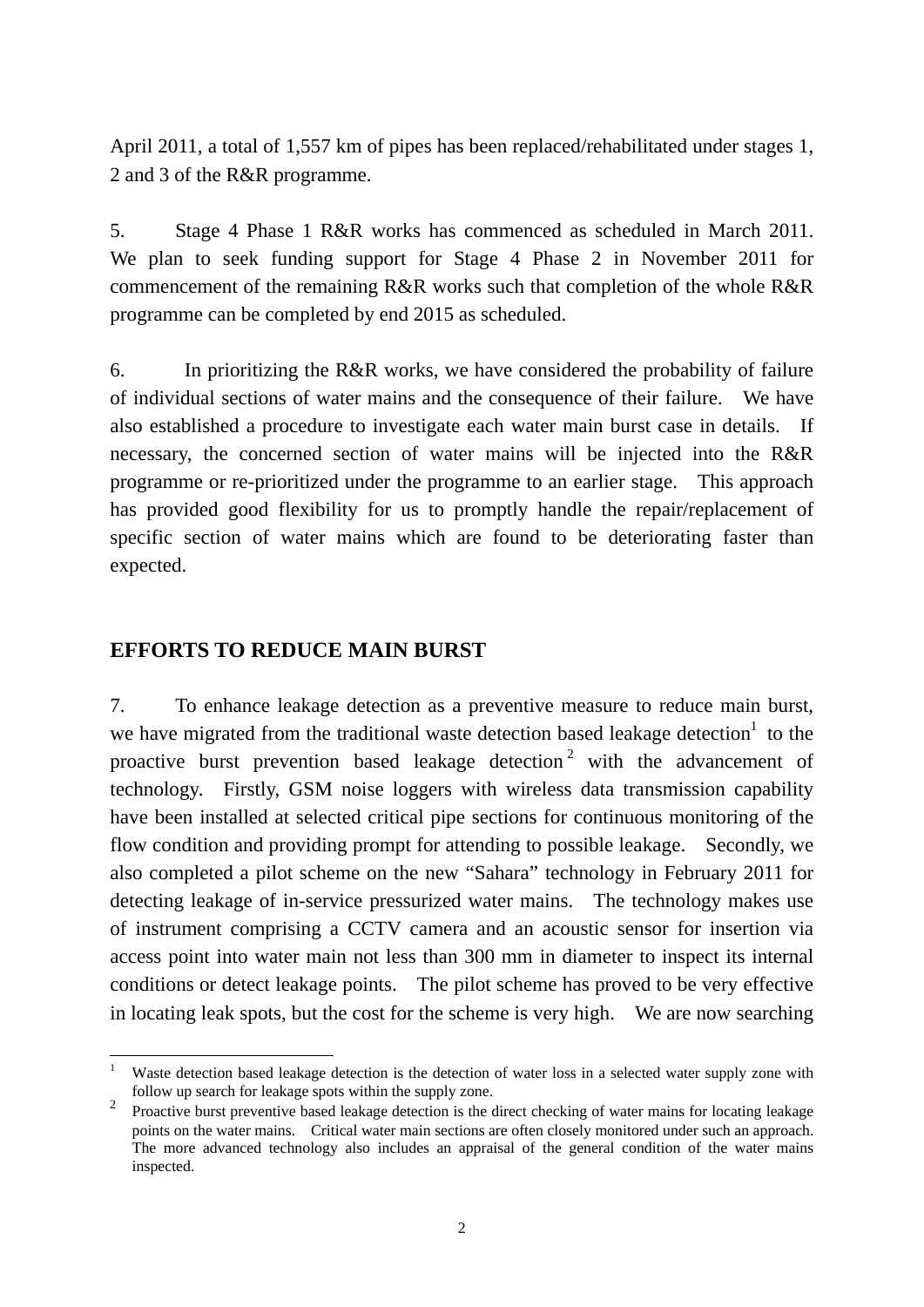for comparable alternatives worldwide in a bid to drive down the cost through competitive tendering should the technology be adopted as one of the regular tools for leakage detection. Thirdly, leakage detection by Leak Noise Correlator has achieved good improvement as specialist contractors/suppliers keep on refining the algorithm of the equipment to filter off background and traffic noise and improving the accuracy on non-metal pipe leak detection. The advanced leakage control, monitoring and detection works are illustrated in **Annex 1**.

8. We have commissioned a specialist contractor for leakage detection work for North Point and Shau Kei Wan for remuneration on an outcome basis, i.e. payment would only be made for leaks verified on site. If prove successful, this contract form will be considered for wider application.

9. Separately, implementation of pressure management works is being carried out for installation of flow-modulated pressure reducing valves at strategic locations of the distribution network. The valves help regulate water pressure and hence reduce water main leaks and bursts.

10. With the R & R works completed to-date, coupled with the implementation of leakage control and pressure management measures, the annual number of bursts has reduced from the peak of about 2,500 in 2000-01 to 609 in 2010-11 as shown in **Annex 2**. The water main leakage rate has also reduced from 25% in 2001 to 20% in 2010. We anticipate that the water main leakage rate will further decrease to 15% upon completion of the R & R programme.

# **CURRENT ARRANGEMENT FOR HANDLING MAIN BURSTS AND PROVISION OF TEMPORARY WATER SUPPLY**

11. At present, WSD has established 35 designated teams with 188 number of staff and 10 designated teams with 60 number of staff during and outside office hours respectively for handling incidents related to the water supply networks including main bursts. Term contractors of WSD have also set up 33 designated teams with 330 number of staff and 18 designated teams with 180 number of staff during and outside office hours respectively for carrying out related works. Details of the designated teams for serving various areas are as follows :-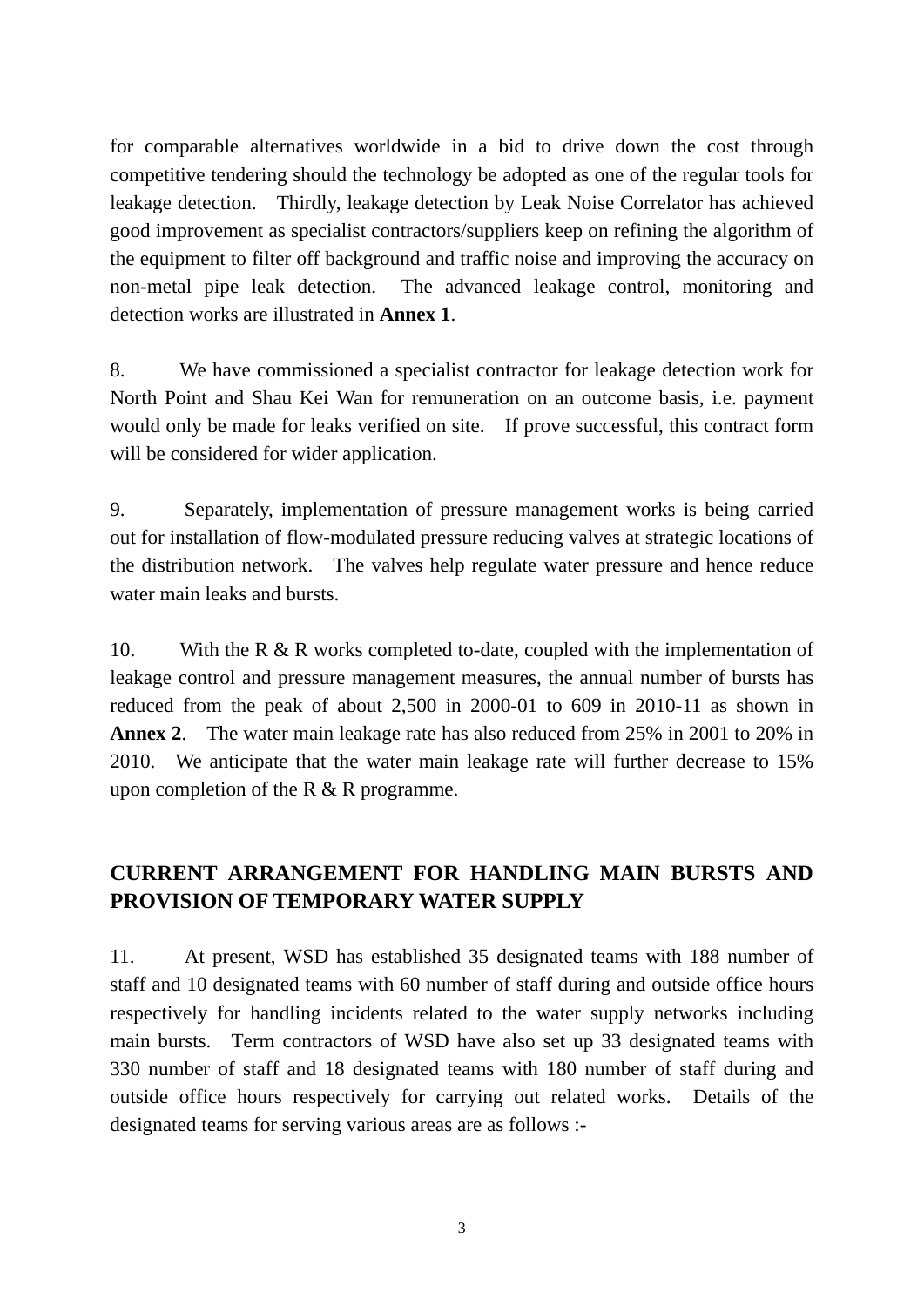|                             | No. of WSD                 | <b>No. of Term Contractors</b> |
|-----------------------------|----------------------------|--------------------------------|
|                             | <b>Designated Teams</b>    | <b>Designated Teams</b>        |
| During Office Hours         | HK Island $-6$             | HK Island $-6$                 |
|                             | $Kowloon - 8$              | $Kowloon - 11$                 |
|                             | New Territories East $-9$  | New Territories East $-5$      |
|                             | New Territories West $-10$ | New Territories West $-8$      |
|                             | Lantau $&$ Outlying        | Lantau & Outlying              |
|                             | Islands $-2$               | Islands $-3$                   |
|                             |                            |                                |
| <b>Outside Office Hours</b> | HK Island $-2$             | HK Island $-3$                 |
|                             | $Kowloon - 2$              | Kowloon $-4$                   |
|                             | New Territories East $-3$  | New Territories East $-3$      |
|                             | New Territories West $-2$  | New Territories West $-5$      |
|                             | Lantau & Outlying          | Lantau & Outlying              |
|                             | Islands $-1$               | Islands $-3$                   |
|                             |                            |                                |

12. Upon receipt of a report on main burst incident, the WSD's designated teams will be mobilized to site immediately to isolate the concerned water main for subsequent repair work. Should the incident affect existing traffic, WSD will liaise with the concerned parties such as the Police, Transport Department and Highways Department for necessary traffic arrangement to facilitate the carrying out of the repair work. We will also liaise with other utility undertakers for protection of their existing utility services which may be affected by the repair work.

13. After isolation of the bursting main, the emergency repair work may affect water supply to consumers. The following steps will be taken to mitigate the impact on consumers:-

(A) Fresh Water Mains

(i) As the first priority, we will maintain uninterrupted supply by arrangement of alternative water supply to the affected area from other water supply zones wherever possible. Amongst the 129 fresh water supply zones in Hong Kong, complete alternative supply can be arranged to 64 supply zones. 30 supply zones cannot be supplemented by any alternative source. In the remaining 35 supply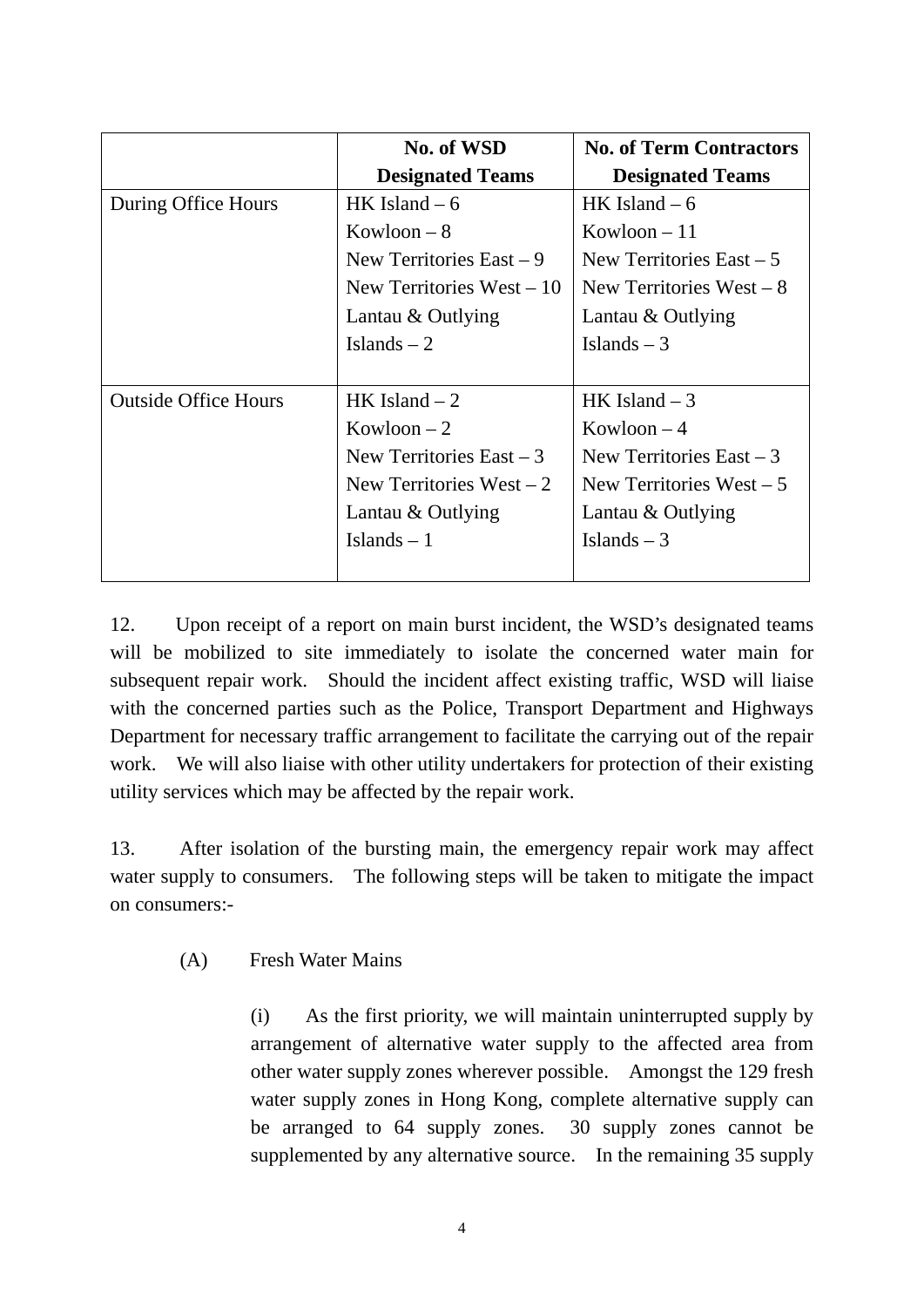zones, part of the areas within the zone can be supplemented by alternative supply sources.

(ii) If alternative water supply from other supply zones is not possible, temporary emergency fresh water supply will be provided to meet the basic need of the affected consumers as given below in descending orders of preference:-

- (a) installation of standpipes at fire hydrants at convenient locations; and
- (b) deployment of water wagons and placing of water tanks within the affected areas.
- (B) Salt Water Mains

Generally speaking, provision of temporary salt water supply from alternative supply zones is not possible as the network is less inter-connected as compared with the fresh water supply network. Consumers could use recycled fresh water for toilet flushing during the period of supply interruption.

14. The public can obtain the latest information about main burst incidents through WSD's Customer and Telephone Enquiry Centre (CTEC) hotline. For incidents affecting water supply to large number of consumers, notifications will be uploaded on to WSD's webpage. In addition, radio announcement and press release will be made for serious incidents.

15. Information of all water suspension incidents due to emergency and planned works are entered into the WSD's Water Suspension Management System (WSMS) for reference by staff of CTEC for answering telephone enquiries from customers. The information in the WSMS include details of the water suspension such as the start time and anticipated end time, affected area, type of water supply affected, cause of the suspension, the locations of standpipes installed, and water tanks/water wagons deployed in the area. CTEC staff also upload such information to the Interactive Voice Recognition System (IVRS) of the WSD's hotline and the department's internet page for reference of consumers. During the incident, close coordination is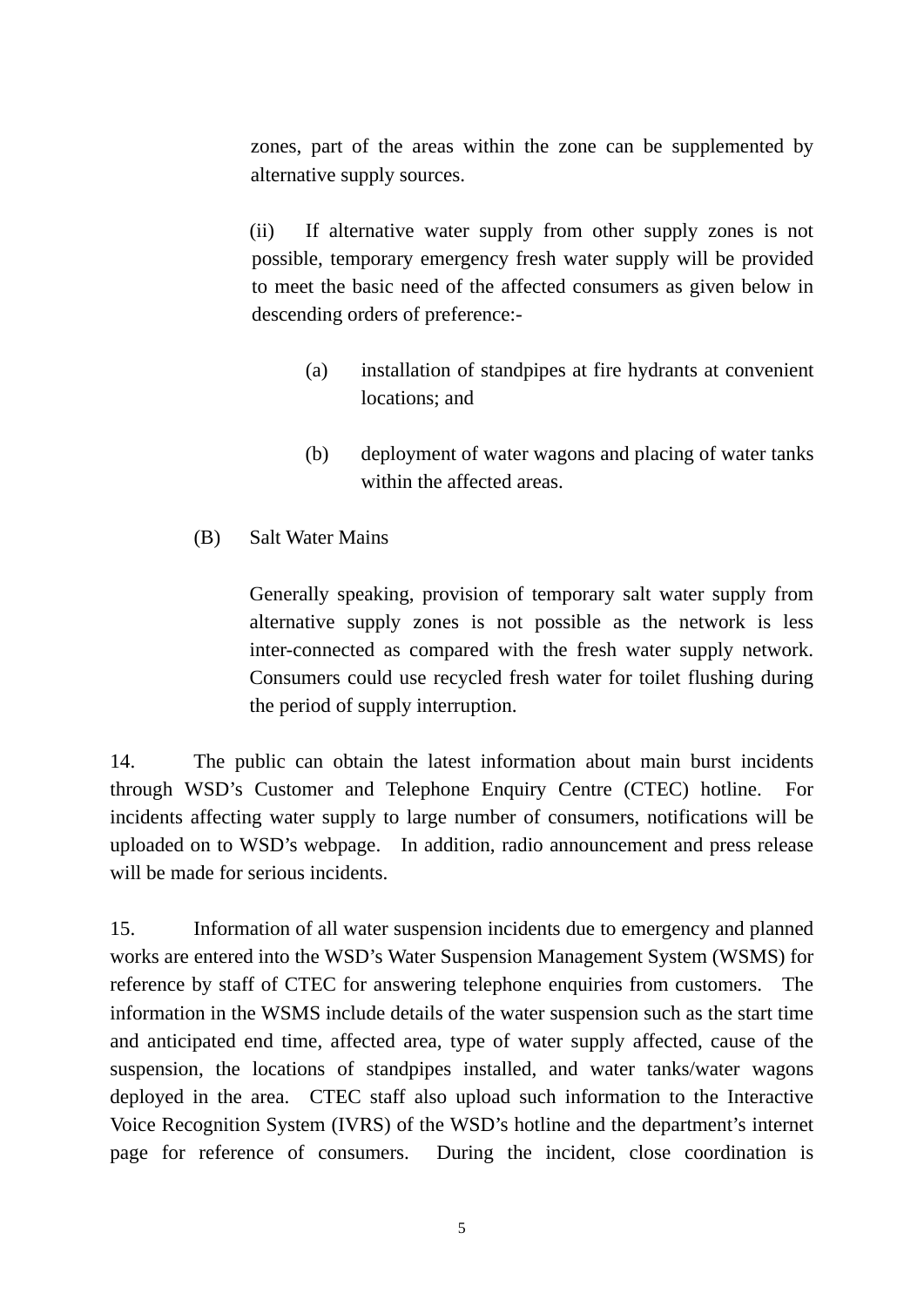maintained between CTEC and site staff on the latest development for updating of information.

# **PERFORMANCE PLEDGES AND ACHIEVEMETNS**

16. WSD has performance pledges relating to emergency water main burst repair work in respect of:-

- (a) the time for isolation of the burst main this refers to the time for shutting off valves to enable repair work to commence; and
- (b) the duration of supply interruption this refers to the time taken for resuming the service of the burst water main.

| <b>Performance Pledges</b>       |                                                                        | <b>Achievements in</b> |
|----------------------------------|------------------------------------------------------------------------|------------------------|
| <b>Services</b>                  | <b>Targets</b>                                                         | 2010/2011              |
| Time for isolation of burst      |                                                                        |                        |
| main upon receipt of report      |                                                                        |                        |
| for pipe diameter up to<br>300mm | $(i)$ 94% within 1.5 hours<br>(ii) 75% within 1 hour and<br>15 minutes | 99%<br>89%             |
| for pipe diameter above          | $(i)$ 94% within 2.5 hours                                             | 94%                    |
| 300mm to 600mm                   | $(ii)$ 75% within 2 hours                                              | 90%                    |
|                                  |                                                                        |                        |
| duration<br>Maximum              | of $\vert$ 85% within 8 hours                                          | 92%                    |
| supply interruption due to       | 70% within 7 hours                                                     | 89%                    |
| fresh water main burst           |                                                                        |                        |

Details of performance pledges and achievements in 2010-11 are as follows:-

17. The actual time to repair a burst water main is affected by a number of factors such as the presence of various utility services and other installations adjacent to the burst water main, the need to break up the concrete surround of the burst water main, the need for temporary closure of existing road and whether night works is permitted.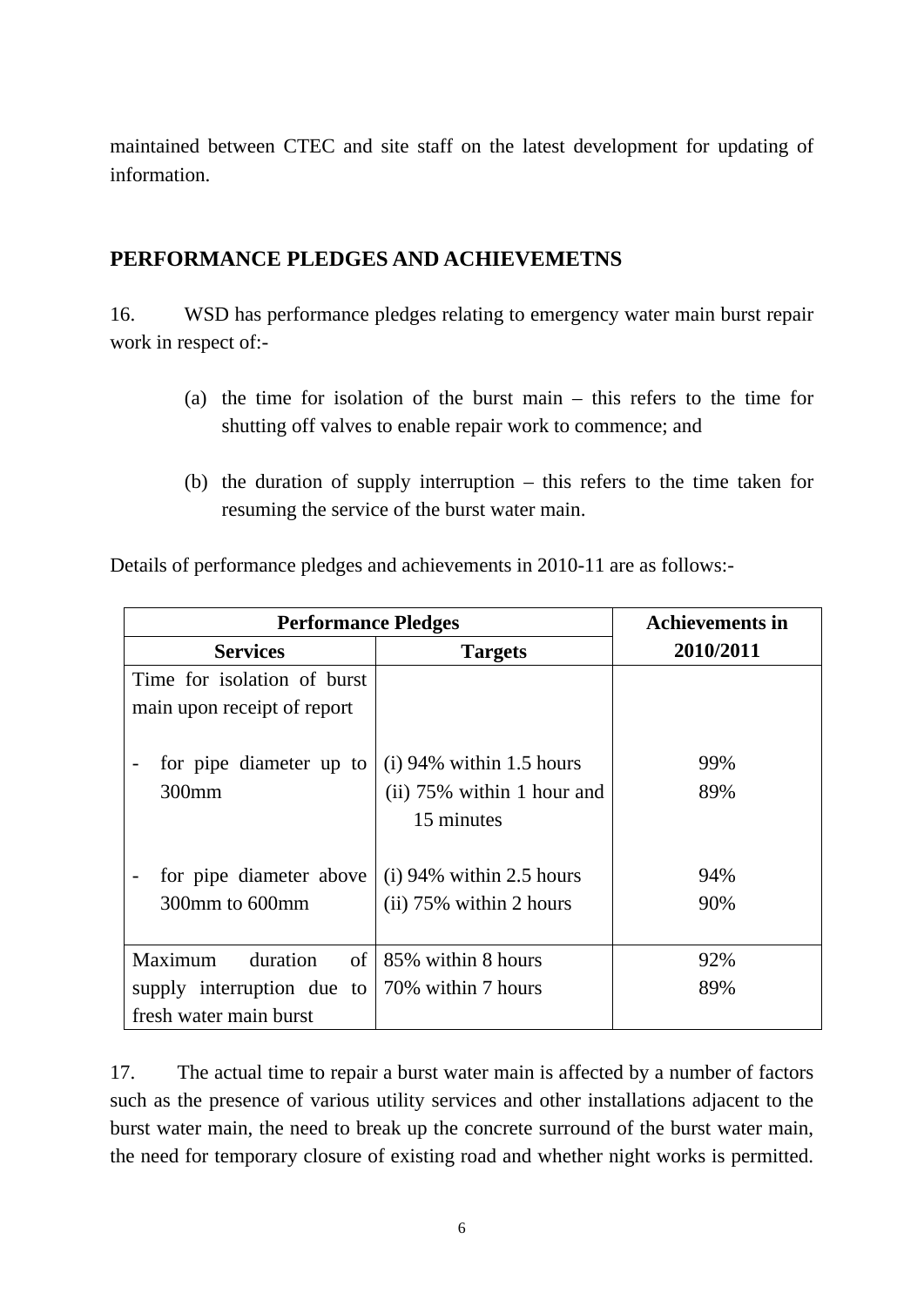In 2010-11, the average time for resuming water supply in respect of fresh water mains was 4.1 hours.

18. At the moment, WSD has five water wagons (ranging from six to eight cubic metres each) and 104 water tanks. The capacity of most of the water tanks is one cubic metre and there is a small number of one and half cubic metres size tanks.

19. The five water wagons are stationed geographically in Hong Kong (1 number), Kowloon (1 number), New Territories East (1 number) and New Territories West (2 numbers) so that quick response can be made for any emergency occurred within the corresponding WSD operational region. When situation warrants, mobilization of water wagons across regions can also be arranged.

20. The utilization rate for four of the five water wagons in 2010 stands at 10% to 12% and the one serving Kowloon is 5%. This smaller figure is due to the fact that the supply zones of Kowloon are better inter-connected and alternative water supply to an affected area by means of other supply zones can be readily made at times of emergency.

#### **OBSERVATIONS DURING RECENT WATER MAIN BURST INCIDENTS**

21. The main burst incident that occurred on 14 February 2011 at Cheung Hang Estate, Tsing Yi is one related to the inside service of the estate maintained by the Housing Department (HD). We received request for assistance for provision of temporary water supply to the estate by HD at 6:46 pm. At 7:00 pm, we installed a standpipe at a fire hydrant within the estate and dispatched a water wagon to site at 8:24 pm. The assessment at then was that the provisions made should be adequate. Notwithstanding, with the note of acute demand, we installed an additional standpipe at 10:59 pm and dispatched another water wagon at 12:10 pm to site.

22. For the main burst at Wong Nai Chung Road on 1 March 2011, we received report of main burst at 04:56 am and our staff arrived on site at 05:43 am for isolation of the burst main. The large number of mains within the flooded road section and the extensive connections between the mains therein have presented challenges in isolation of the burst main. WSD needed to close a total of 22 number of valves for complete isolation of the burst main at 10:30 am.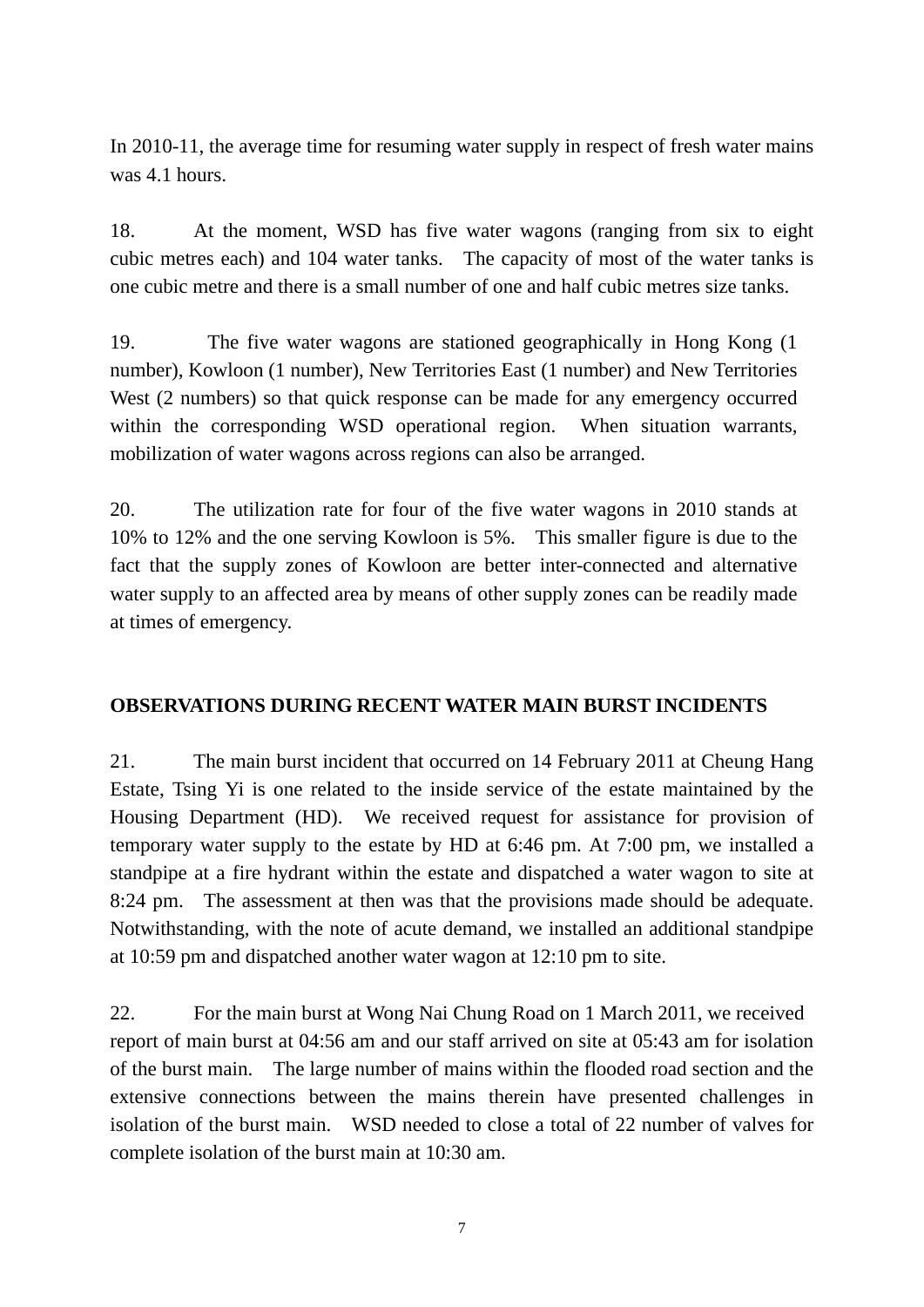23. After isolation of the burst main, water wagons and water tanks were mobilized to provide temporary water supply. The first water wagon departed North Point Regional Office at 10:30 am and arrived at Leighton Hill at 11:00 am. A total of four water wagons and 21 water tanks were progressively deployed to temporarily supply water to the affected areas.

24. We have an established practice of reviewing major supply events for checking compliance with our set targets and performance pledges for seeking opportunities for improvement. Reviews were accordingly conducted for the above-mentioned incidents and the main observations are as follows:-

### Cheung Hang Estate

(i) Adequacy of temporary water supply needs to be reviewed more closely so that augmentation could be more promptly provided.

(ii) For request for assistance of the provision of temporary water supply made by third party, we should also take note of the short temporary notice of suspension made by the third party which do not allow the affected consumers to have time to store water and hence more provision of temporary water supply should be provided.

#### Wong Nai Chung Road

(i) For complicated water supply network, additional sectional valves would have to be installed at strategic locations to reduce the number of valves, in particular side branch valves, that need to be closed in case of a main burst.

(ii) Whilst the critical dispatch of water wagons and water tanks to site was almost imminent upon isolation of burst main and assessment of areas affected, provision of temporary water supply could be further expedited by earlier mobilization before completion of isolating the burst main and assessment of affected areas, in case prolonged isolation is anticipated due to site difficulties and network complications.

(iii) If the area affected is large, the extent of temporary water supply should be reviewed regularly and refilled timely till resumption of supply.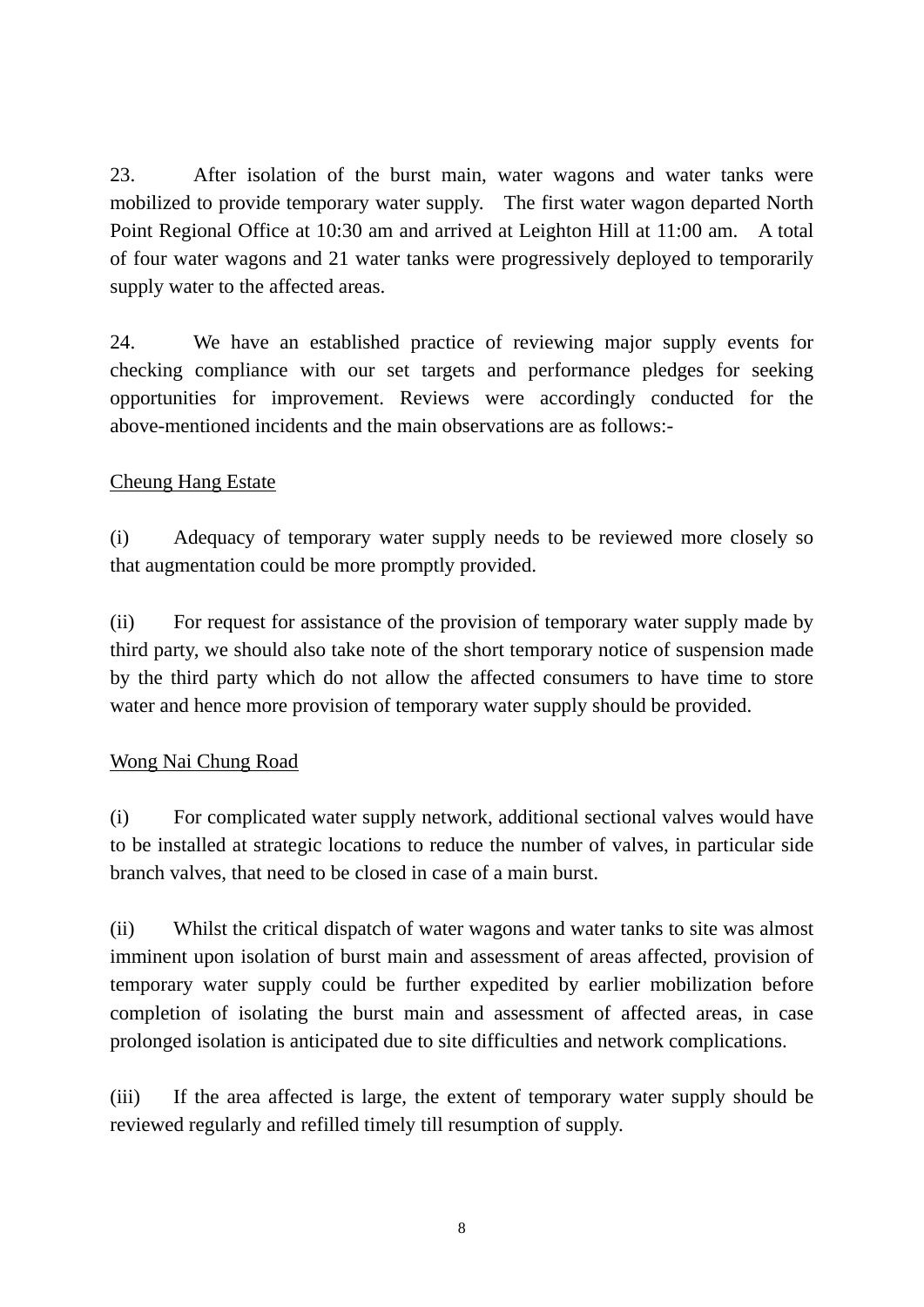### **RECOMMENDATIONS FOR IMPROVEMENTS**

25. We plan to refine the procedures for handling of water main bursts and provisions of temporary water supply as follows :-

- (i) We would deploy more resources to water main burst site when it is envisaged that the target time for isolation of burst main will not be met.
- (ii) Arrangement of alternative water supply from other supply zones, installation of standpipes or deployment of water wagons and water tanks should be initialized at the target time for isolation of burst main; i.e. 1 hour and 15 minutes for pipes up to 300 mm diameter or 2 hours for pipes above 300 mm diameter or complete isolation of the burst main, whichever is the earlier.
- (iii) Provisions of water wagons and water tanks should be closely monitored and augmentation provided when unmet demand is noted.
- (iv) For optimal use of resources, more efficient and expeditious cross-regional deployment should be facilitated by appointing a designated officer at the region of the burst incident to act as the coordinator. Contact officers in the other operational regions for receiving requests from the coordinator would be appointed for providing cross-regional supports. The coordinator will be the central command in marshalling the work of the term contractors and the other operational regions in provision of temporary water supply.
- (v) Whilst adequate stock of water tanks is in place, more water wagons should be acquired. To meet the need at emergency situations for providing the initial round of supply and refilling of depleted water tanks subsequently, we may need to increase the number of water wagons in the individual WSD operational regions, providing a total of 10 water wagons for dealing with individual burst incident by cross regional deployment as necessary.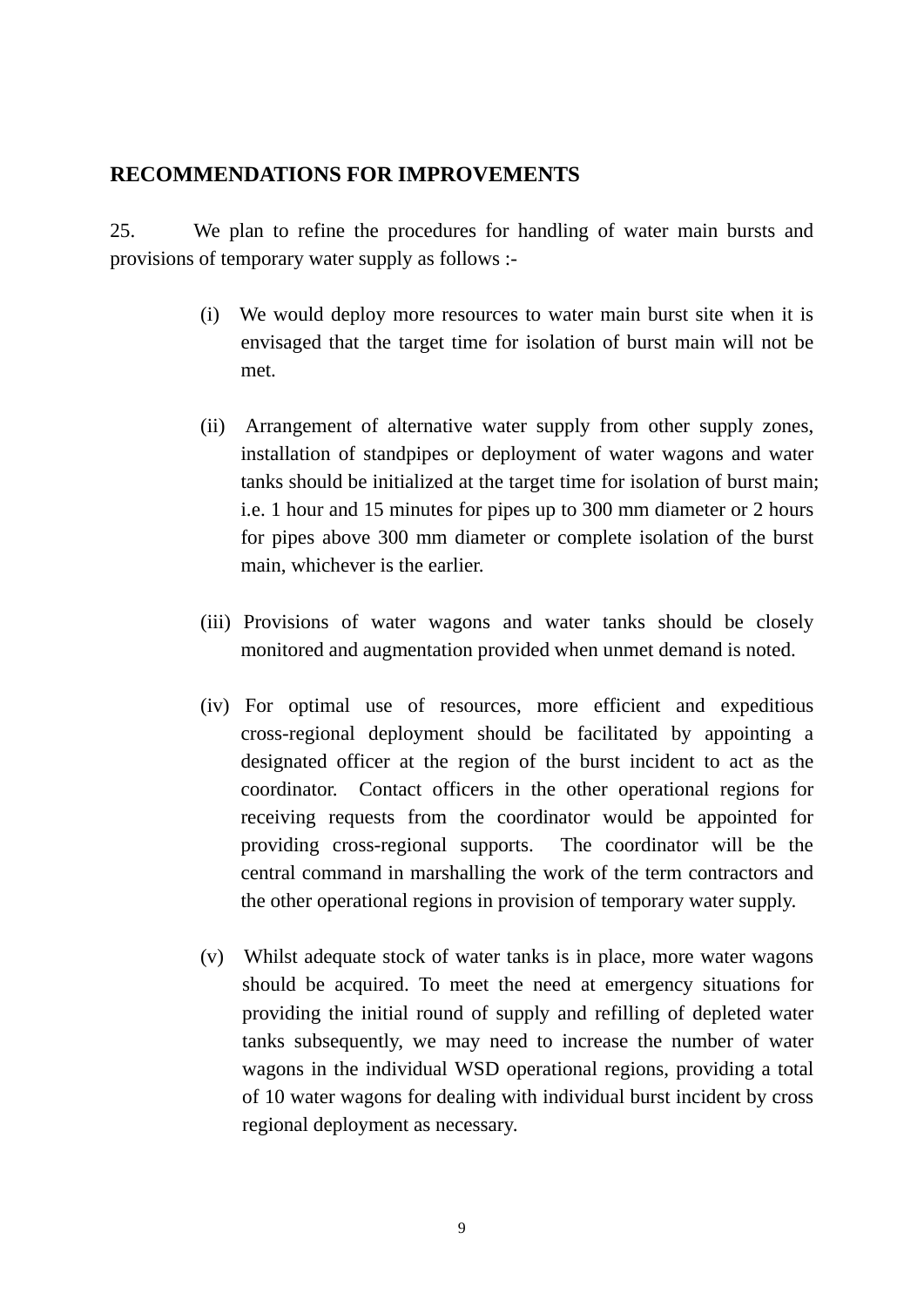(vi) The need for refilling depleted water tanks will be closely monitored by on site patrol teams for reporting to the coordinator for direction particularly if a large number of water tanks are deployed to provide temporary water supply and the time of depletion of the water tanks placed at different locations may vary. The aim is to ensure that water tanks could be refilled before depletion.

# **THE WAY FORWARD**

26. With the high water supply pressure due to the hilly topography of Hong Kong and the placement of service reservoirs at high level for optimal use of scarce land resources; ground movements and external disturbances, bursts and leaks inevitably occurred in our aged water supply networks. We well appreciate the inconvenience to the public arising from water supply interruption and in cases, the associated traffic disruption.

27. As mentioned above, we are taking a multi-pronged approach to tackle the issue, including proactive burst prevention by leakage detection, replacement of the aged water mains under the R&R programme and implementation of pressure management. We are also putting in place refined procedures for handling water main burst incident and provision of temporary water supply, during supply interruption. We will strive to continue to improve the reliability of our water supply networks despite the challenges posed by the congested urban setting and the large number of underground utility services.

**Development Bureau Water Supplies Department May 2011**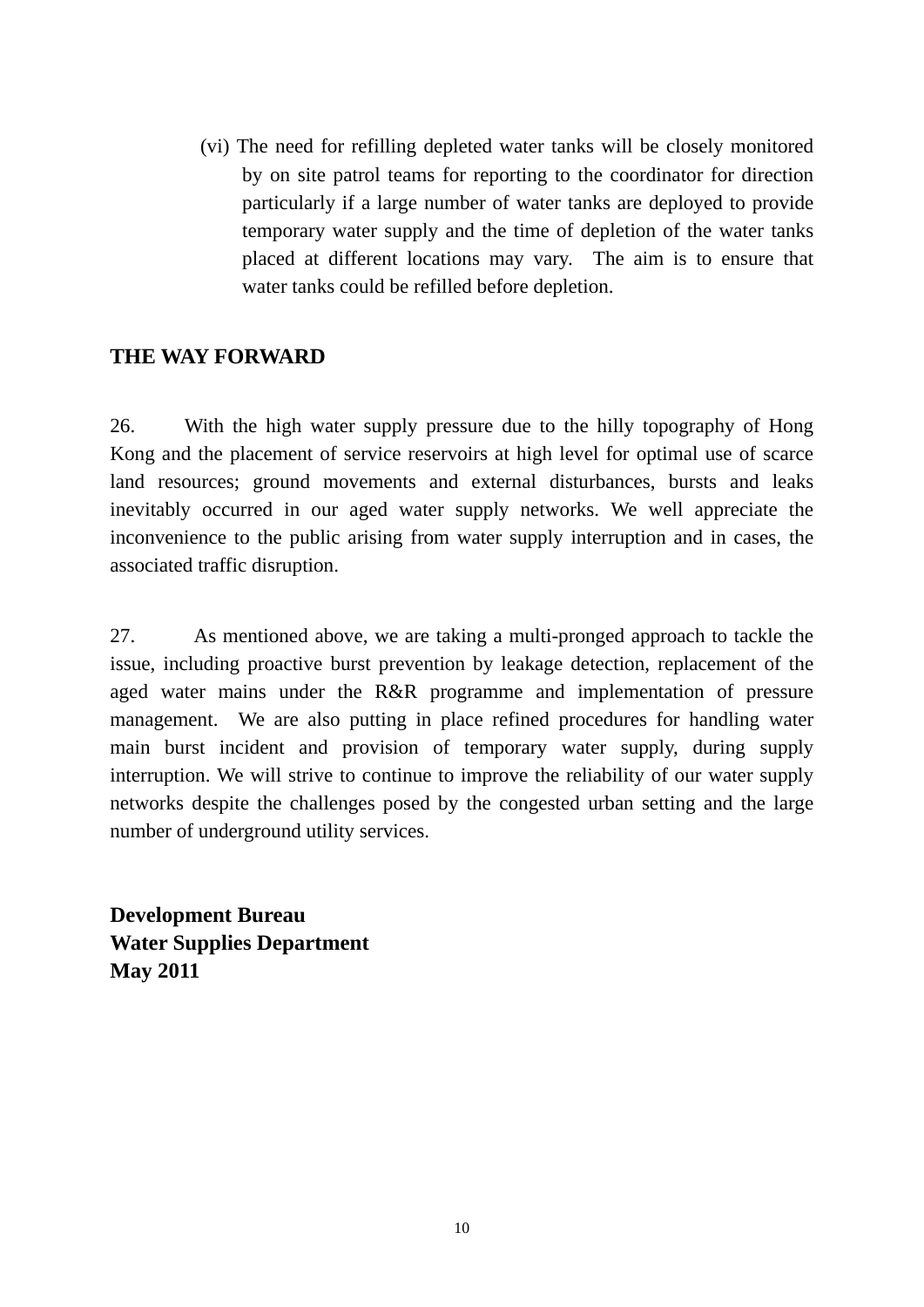**Advanced Leakage Control, Monitoring and Detection Works** 

#### **I. Locating leak with Noise Loggers**



**Typical Equipment Typical Set-up**





**Illustrative Result** 

Note:

The bar above the horizontal axis represents the main noise level. The bar below the horizontal axis represents the spread of the noise level distribution. A high main noise level and narrow noise spread indicates a possible leak and is highlighted in red. A low main noise level and wide noise spread indicates "no leak" and is highlighted in green.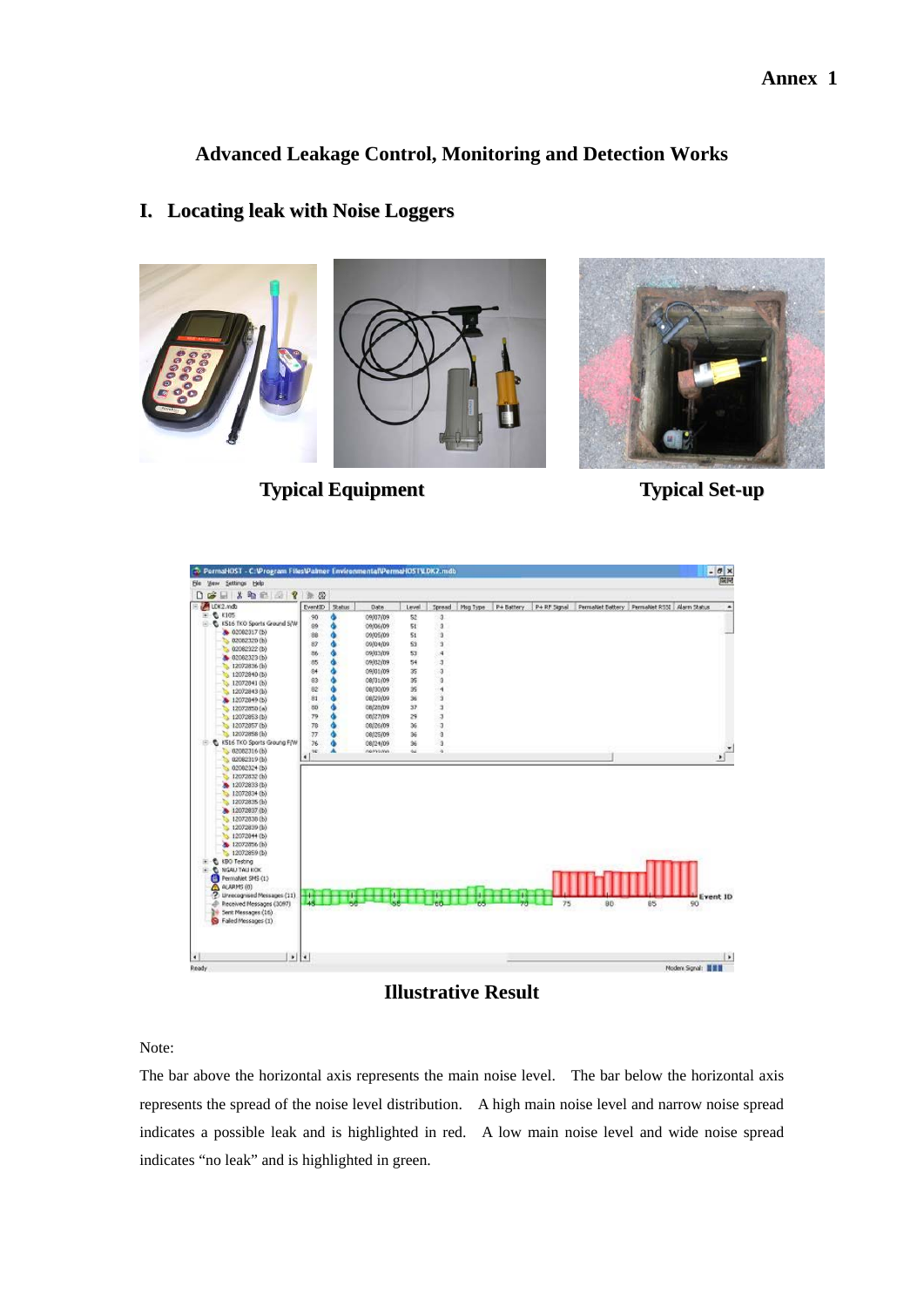### **II. New Technology for Condition Assessment of Water Mains**

The new technology is a non-destructive, condition assessment tool that is used to inspect the interior and detect leaks in large diameter (300 mm dia. and above) pressurised water mains without interruption of service.

The system will be able to operate in an in-service pressurised water main by insertion of a cable with the survey device (a CCTV camera or acoustic sensor) through any tapping opening that is at least 50 mm in diameter. Under the flow of water, the parachute at the front end of the cable will carry the survey device and cable through the section of water main to be surveyed, providing real-time inspection of the internal conditions of the water main and detection of any leak in the water main. The position of defect or leak can then be marked on the ground surface, facilitating subsequent repairs.

Since the cable is connected to the control equipment on the ground surface and can be controlled to permit halting of the survey device at any position, it not only transmits the survey signal in real time, but also increases substantially the sensitivity, accuracy and effectiveness of detecting defects or leaks.



 **Typical Set-up of the System**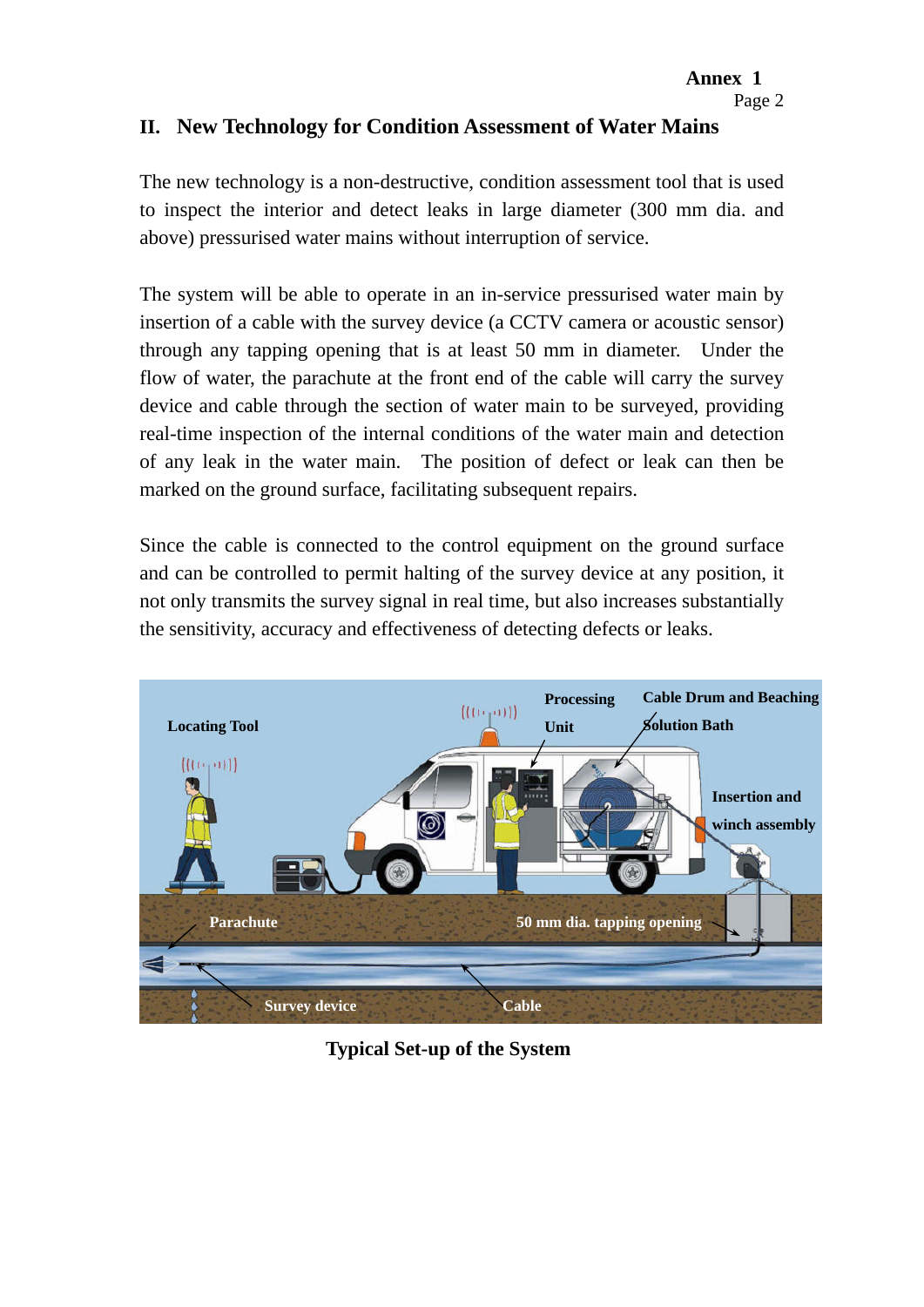#### **III. Pinpointing Leak with Leak Noise Correlator**



**Pinpoint Leak Location in a Pipe**

Note:

- (1) A leak noise correlator is used to pinpoint the location of a leak along a section of water main. Two sensors are deployed on the valves on either side of the suspected leak location. Before carrying out the pinpointing by using leak noise corrector, the distance between the two sensors (D), pipe diameter and the pipe material are required to be input to the leak noise corrector.
- (2) When there is a leak, the leak noise will propagate along the water main and reach the two sensors with a time difference  $T_{d}$  and then to the correlator via the transmitters. A correlation peak will be shown on the display screen of the correlator, indicating a possible leak.
- (3) The leak position is calculated by the correlator using the formula  $L = (D V \times T_d) / 2$ , where  $T_d$  is the time difference and V is the sound velocity along the water main based on the input data.



**Taking Measurement**